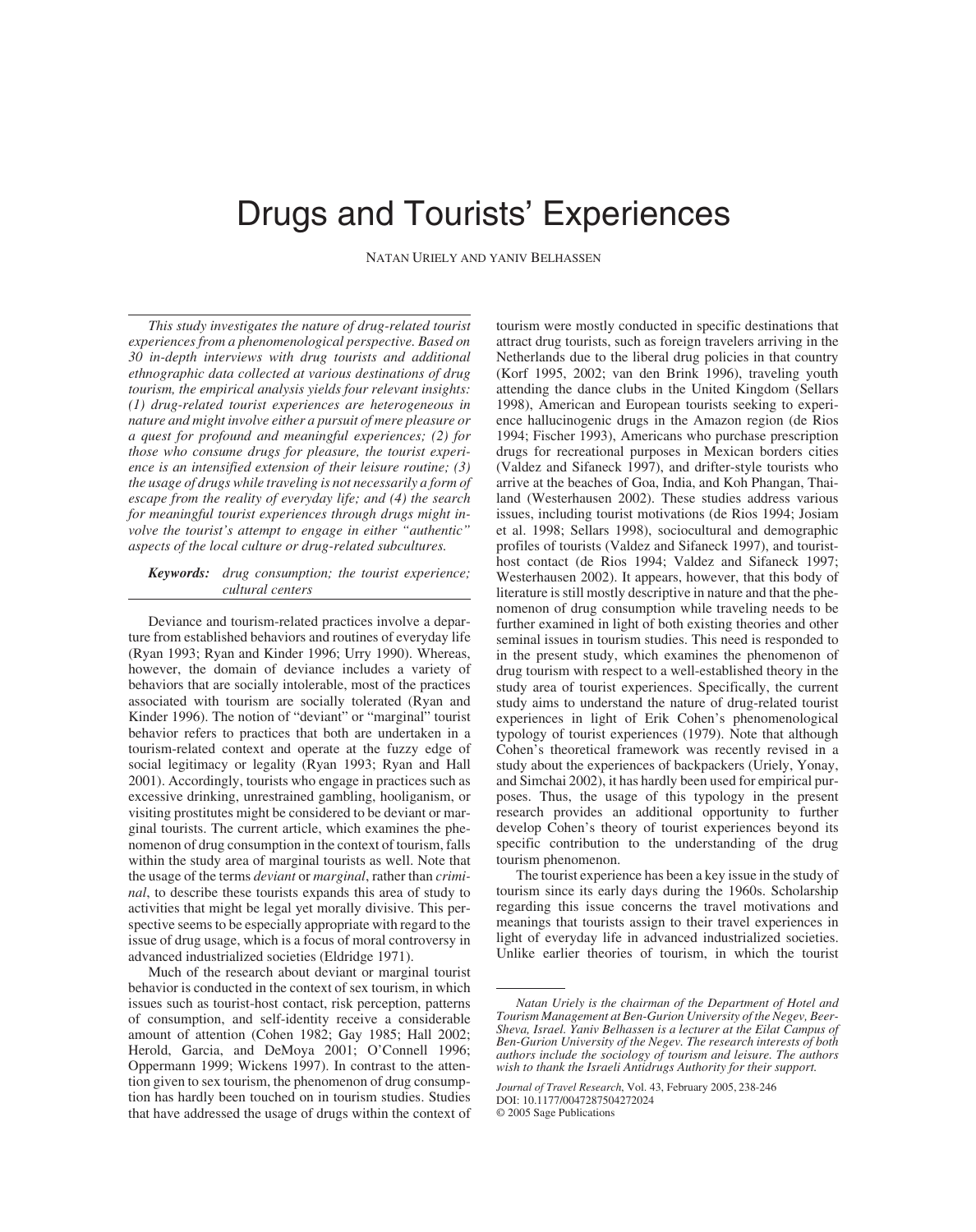experience was monolithically referred to as a general type, the phenomenological approach presented by Cohen (1979) emphasized the variety of meanings and motivations associated with tourist experiences. Specifically, his well-established typology included five *modes of tourist experiences*, which span between the quest for mere pleasure on one end and the search for meaningful experiences on the other. Each of the five modes presented in this typology addresses both the tourist's attitude toward his or her own culture and routine living, and the motivations and meaning that he or she assigns to the engagement in the cultures of the visited destinations. As mentioned above, Cohen's phenomenological approach (1979) was recently revised by Uriely, Yonay, and Simchai (2002), who added a sixth mode of tourist experiences to the original typology. Specifically, the sixth mode presented by Uriely, Yonay, and Simchai (2002) refers to the experiences of tourists who might perceive their routine living at home as meaningful yet still feel the need to search for profound experiences while traveling.

The "six modes" version of Cohen's typology presented by Uriely, Yonay, and Simchai (2002) is used in the current study as an analytical instrument through which drug-related tourist experiences are empirically examined. In line with this typology, the analysis aims to provide answers to the following questions: (1) should the drug-related tourist experience be grasped as a shallow sort of relaxation that involves a pursuit of mere pleasure or as a meaningful quest for uniquely profound experiences; (2) in which way is the usage of drugs while traveling related to the tourist's estrangement from her or his routine of everyday-life and to her or his pursuit of meaningful experiences in other cultures; and (3) what is the nature of the cultural centers that attract drug tourists? The data analyzed below derive from in-depth interviews with drug tourists and additional ethnographic fieldwork conducted at various destinations of drug tourism.

## **LITERATURE REVIEW**

Drug tourism is defined by Valdez and Sifaneck (1997, p. 880) as "the phenomenon by which persons become attracted to a particular location because of the accessibility of licit or illicit drugs and related services." This definition addresses three issues regarding the drug tourism phenomenon: who is a drug tourist, which locations are referred to as destinations of drug tourism, and which substances are labeled as drugs. Congruent with this definition, the locations in which drugs are accessible and consumed by tourists are defined here as drug tourism destinations. With regard to the substances referred to as drugs, it is argued in the present study that the definition presented above is too general and might include alcohol, caffeine, and a variety of medicines, which are socially tolerated or even appreciated to some extent. The notion of such substances as drugs is congruent with the premise of this article, namely, that the phenomenon of drug tourism is conceptually located within the domain of marginal tourism. Thus, it is suggested that the definition of drug tourism should refer only to drugs for which the act of their consumption operates at the fuzzy edge of social legitimacy or legality either in the host society or in the tourist's country of origin.

With regard to the question of who is a drug tourist, the definition presented by Valdez and Sifaneck (1997) seems to be too narrow. Specifically, their definition is limited only to tourists who correspond to both characteristics: (1) tourists for whom the consumption of drugs functions as a major travel motivation, and (2) tourists who have previous knowledge about the accessibility of drugs in the destination to which they arrive. Such an approach, in which tourists are defined according to their main motivation and preplanned activity, was recently criticized with regard to the definition of sex tourism (Oppermann 1999; Ryan 1998). Specifically, Ryan (1998) suggested that the inclination to reduce the definition of sex tourism to the tourist's main motivation of engaging in commercial sexual relations excludes many cases and settings in which this phenomenon occurs. Similarly, Oppermann's (1999, p. 256) criticism regarding the notion of a sex tourist as one who travels only for sex was based on his assumption that "the purpose of travel and the activities engaged in by the tourist are rarely, if ever, the sole purpose and activity." In congruence with these calls for wider definitions of tourists, the current study suggests that the drug tourism experience begins with the tourist's awareness of the existence of drugs in a specific destination and continues through to the acquisition processes of the drugs and their consumption. Accordingly, tourists who are aware of the accessibility of illegal or illegitimate drugs in a particular location and consume these drugs during their stay in these locations are defined here as drug tourists. This definition refers to both tourists who are attracted to a specific destination because of their previous knowledge about the accessibility of drugs at this site and tourists who become aware of the accessibility of drugs only during their stay in a particular location. Moreover, drug consumption might not necessarily function as the major travel motivation for these tourists but only as a byproduct of their tourist experience.

Overall, it is suggested that the term *drug tourism* refers to the phenomenon by which the tourist experience involves all of the awareness, consumption, and usage of drugs that are considered to be illegal or illegitimate in either the visited destination or the tourist's country of origin. This definition reflects both the phenomenological approach adopted in this study and its notion of drug tourism as a particular expression of marginal tourism.

The phenomenon of drug consumption in the context of tourism was initially addressed by Cohen in the context of the drifter type of tourism (1973). In line with Cohen's perspective (1973), Westerhausen's recent book *Beyond the Beach* (2002) refers quite extensively to the phenomenon of drug consumption as a salient element of the drifter subculture. Specifically, Westerhausen (2002) focused on the emergence of the beaches of Goa, India, and Koh Phangan, Thailand, as sites that attract backpackers who wish to engage in drug consumption. Although Westerhausen's study reports on the drug-related activities carried out in these destinations, however, his study disregards the subjective dimension of the travelers' experiences. Moreover, note that both Cohen (1973) and Westerhausen (2002) focused on drifter-style tourism rather than on the phenomenon of drug tourism, which extends to other forms of tourism as well. A direct interest regarding the phenomenon of drug tourism emerged mostly during the 1990s in studies that focus on specific destinations that attract drug-consuming tourists. For example, Korf (1995, 2002) used the term "drug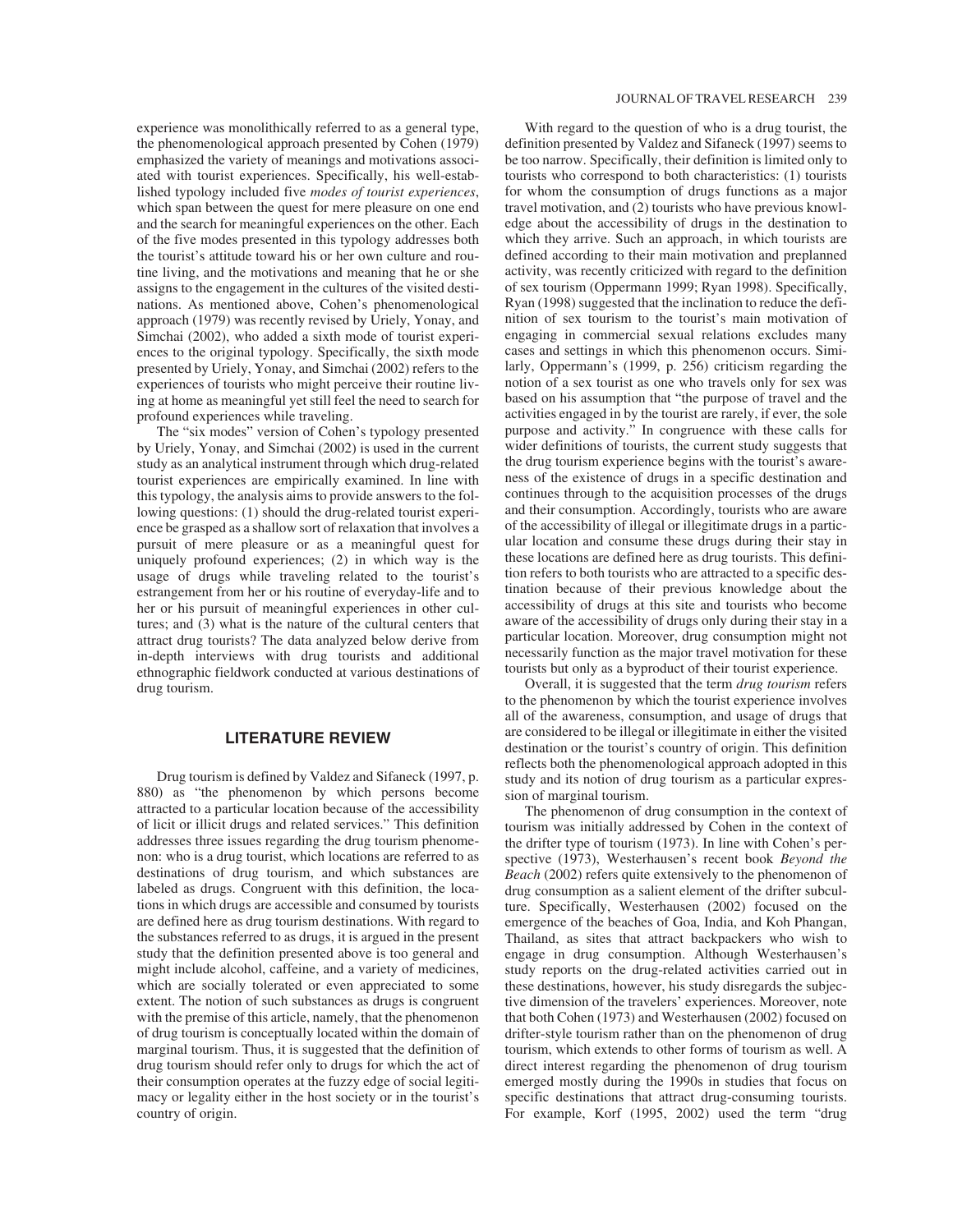tourism" to describe the phenomenon of foreign travelers to the Netherlands due to the liberal drug policies in that country. The population of these drug tourists includes young people attracted mostly to the coffee shops where hashish and marijuana are legally consumed. Another population of drug tourists to the Netherlands was examined by van den Brink (1996), who referred to foreign heroin addicts attracted to the high quality of this drug, its low cost, and the health care provided to addicts at this location. Additional destinations that draw the attention of researchers are located in "Third World" regions or developing countries. For example, the arrival of American and European tourists to the Amazon region to experience a variety of hallucinogenic drugs has been examined by de Rios (1994) and Fischer (1993). In Central America, Valdez and Sifaneck (1997) focused on the Mexican border cities to which American citizens arrive to legally purchase Mexican prescription drugs, such as Valium, Rohypnol, Xanax, and Codeine, for recreational use (Valdez and Sifaneck 1997). The rise and fall of drug tourism centers in Southeast Asia, such as Goa in India and Koh Phangan in Thailand, was examined by Westerhausen (2002) in his aforementioned ethnography of drifter-style tourism.

The studies that focus on the phenomenon of drug tourism address some of the issues that receive a great deal of attention in tourism studies. With respect to the motivations of drug tourists, an interesting version of "staged authenticity" (MacCannell 1973) seems to be illustrated in de Rios's (1994) study of American and European tourists who arrive in Amazonian cities to experience a drug called ayahuasca, which is a mixture of psychedelic plants. As part of a search for an authentic personal experience, these tourists engage in a special all-night religious ceremony presided over by a local shaman who represents the exotic savage. It appears, however, that the so-called shamans or native healers are local drug dealers dressed for deception. Note that in contrast to these tourists who search for a uniquely profound experience, other drug tourists, such as American students during their spring break vacation (Josiam et al. 1998), British vacationers in Ibiza (Bellis et al. 2000), and traveling youth who arrive to dance clubs in the United Kingdom (Sellars 1998), are characterized mainly as fun and recreation seekers.

Differences between drug tourists were also addressed by Valdez and Sifaneck (1997) in their study of the American citizens who arrive at the Mexican border cities to consume prescription drugs. A tripartite typology of these drug tourists, which is mainly based on sociodemographic characteristics such as age and subcultural appearances, includes collegiate, counterculture, and middle-aged adult tourists. This study also tackles the issue of tourist-host contact by describing the interaction between tourists and locals during the drug acquisition process. Although, however, Valdez and Sifaneck (1997) presented a detailed ethnographic description of tourists' drug consumption in these Mexican border cities, their study does not provide general conceptualizations regarding the linkage between tourism and drug usage. In this respect, it seems that the need for research that draws on solid theoretical perspectives in tourism studies applies to the embryonic study area of drug tourism in general.

The need for general conceptualizations in the study of drug tourism is responded to in the present study, which examines the experiences of drug tourists in light of Cohen's well-established phenomenological typology of tourist

experiences (1979). In line with the premise that "different kinds of people may desire different modes of tourist experiences" (Cohen 1979, p. 180), Cohen (1979) developed a typology of five modes of tourist experiences that span from the quest for mere pleasure on one end to the search for meaningful experiences on the other. Cohen (1979) conceptualized the search for meanings in terms of the "quest for a center" while stressing the notion of *center* as the zone of sacred moral values that exists in every society (Eliade 1969; Shils 1975; Turner 1973). Accordingly, the five modes of tourist experiences suggested by Cohen (1979) are characterized by the meanings assigned by travelers to both the center of their own societies in everyday life and their quest for "centers" of other cultures during their excursions.

Cohen (1979) referred to the first mode of tourist experiences as the "recreational mode" and associated it with entertaining but shallow activities. This mode of tourist experiences serves the need for "taking a break" from the pressures of daily living to restore the strength needed to cope. Individuals who engage in this type of tourist experience, although stressed by their daily living, are committed to the center of their own society. Their journey does not represent a quest for the center of the "other." The second mode of tourist experiences, referred to as the "diversionary mode," involves the pursuit of mere pleasure without any quest for a center as well. Whereas, however, the recreational mode is associated with those who perceive their daily life as meaningful, the diversionary mode refers to those alienated from the goals and values of their everyday existence. The latter are "centerless" people who escape from the boredom of their routine life by pursuing meaningless pleasure through superficial leisure activities. Similar to the diversionary mode, the three remaining modes of tourist experiences are also associated with people who are alienated from the center of their own society in their daily living. Unlike the recreational and the diversionary modes of experiences, however, these modes involve a search for meaning in the centers of other cultures while traveling. Specifically, the third mode of tourist experiences, termed the "experiential mode," is compatible with MacCannell's (1973) notion regarding the quest for authenticity. It involves the modern notion of authenticity as something that exists elsewhere and could be experienced through traveling. This type of tourist enjoys observing the "authentic life" of others without any attempt to be converted or even engaged in their life. The fourth mode of experiences, labeled the "experimental mode," referred to travelers who do try to participate in the authentic life of others as part of their pursuit for an alternative to the center of their own culture. Because they are not yet committed to any of the ways of life that they engage in while traveling, they are as centerless as those who engage in the diversionary mode of experiences. Unlike the latter, however, the experimental mode traveler's journey involves a quest for meaning. Interestingly, Cohen (1979, p. 189) suggested that this mode could be experienced through engagement with drugs or mysticism. The fifth mode of tourist experiences, termed the "existential mode," refers to individuals who are already committed to an "elective center" that is culturally and geographically external to their own society. Although these individuals live their daily routine in a "spiritual exile" as a result of practical reasons, their travel to a remote center serves their desire to actualize and sustain their spiritual existence.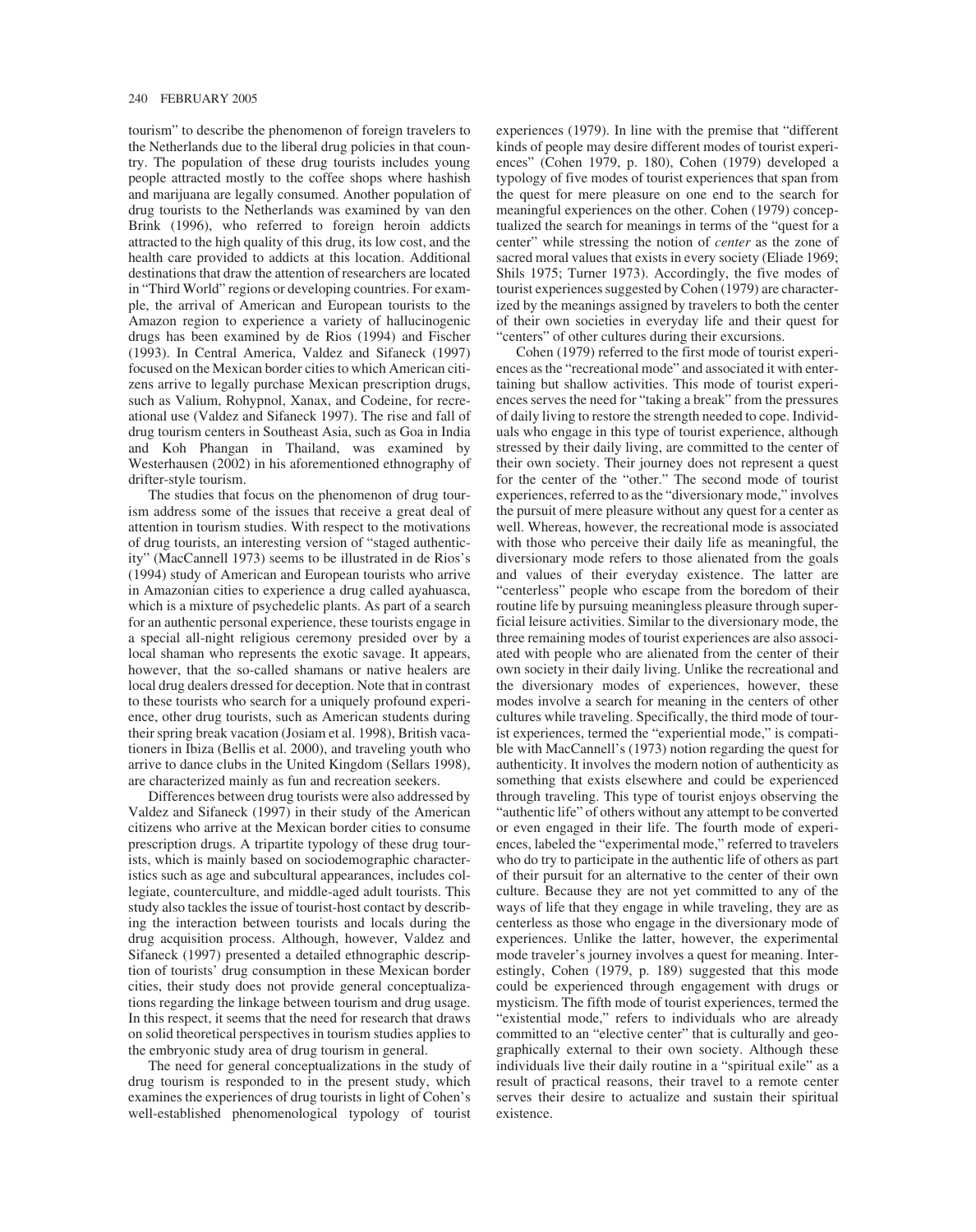As mentioned earlier, a sixth mode of tourist experiences was recently added to Cohen's original typology by Uriely, Yonay, and Simchai (2002). In this regard, note that Cohen himself (1979) recognized that the typology ignores individuals who may be attached to more than one spiritual center. Such individuals might perceive their routine living at home as meaningful yet still search for profound experiences while traveling. Thus, although not included in the typology, Cohen (1979, p. 193) mentioned two additional groups of people ("humanists" and "dualists") who may be involved with more than one center. The experiences of such tourists—who might travel in the experiential, experimental, or existential modes without being alienated from their own society's culture—appear in the revised typology as a "humanistic mode" of tourist experiences (Uriely, Yonay, and Simchai 2002).

## **METHODS**

The current study relies on ethnographic fieldwork methods including interviews and observations that were conducted during a period of 2 years during 2000-2002. The main source of data is 30 in-depth interviews conducted with homecoming tourists who comply with the definition of drug tourists suggested above. Note that by relying on a sample of 30 interviewees, the present study conforms to contemporary tourism research based on in-depth interviews (e.g., Elsrud 2001; Hunter-Jones 2004; Hyde and Lawson 2003; Uriely, Yonay, and Simchai 2002). Moreover, in compliance with conventional practice in qualitative research, the interviewing process in this study was continued until sufficient redundancy was reached. No claims are made, however, that this sample is representative of all drug-taking tourists. In terms of form of travel, the sample of interviewees included both institutionalized and noninstitutionalized tourists (Cohen 1972) to various destinations. In addition to 24 Israelis, the sample included interviewees from Europe and the United States. The interviewees ranged in age from 19 to 32; of these, 19 were men and 11 were women. All of the interviewees had completed high school, and by the time of the interview, about half of them were already obtaining postsecondary education. The interviewees were approached through snowball sample techniques, in which those already interviewed were asked to facilitate contact with other potential interviewees. Although some of the initial interviewees were contacted through personal ties, most of them responded to announcements of ongoing research about drugs and tourism. These ads were publicized in various sites in the Internet, including Web sites promoting drug-oriented parties (www.atraf.co.il, www.police.co.il, and www.iol. co.il), travel Web sites (www.lametayel.co.il), and student Web sites (www.bgu.co.il). Additional ads were publicized on billboards located at various Israeli university campuses and at travel supply stores in Tel Aviv and Jerusalem.

Special attention was given to both ethical issues and the need to gain the trust of the interviewees in light of the sensitivity of the investigated topic. Accordingly, each of the interviewees had a preinterview meeting with one of the researchers, in which the interviewee was informed about the (academic) purposes of the research and confidentiality regarding the identity of the interviewee was promised.

Although the interviewer revealed his familiarity with destinations, expressions, and terms that are common among drug-taking tourists, he refrained from both providing information about his own involvement with the investigated phenomenon and from passing moral judgment. All of the indepth interviews were conducted in places that were chosen by the interviewees, mostly at their homes. The interviews lasted from 2 to 3 hours, with most closer to the upper limit. The respondents were asked to speak unreservedly about their experiences with drugs in everyday life and in the context of tourism. Specifically, the interviewees were encouraged to talk in length about a variety of issues, including information about the locations and events in which they consumed drugs during their trips, their travel motivations, the meanings they assign to their experiences, the patterns of their drug acquisition and usage, their fears and worries, and their precaution practices. The interviews were also a source for secondary data that were gathered through the Internet. Specifically, some of the interviewees informed the interviewer about Web sites in which relevant information, such as locations and events of drug tourism, or warnings regarding travel and drug usage, is publicized (www.kohpangan. com, www.hqamsterdam.com, www.erowid.org,www. rustlers. co.za, www.antidrugs.gov.il, www.interpol.net, and www. artraf.co.il). All of the in-depth interviews were recorded and transcribed.

The conclusions of this article are also based on observations and informal interviews. Fieldwork observations were carried out by one of the authors of this article at drug tourism sites and events in various locations, including Israel, Egypt, Europe, and India. Specifically, observational data were gathered from a "full-moon" party that took place at Kassol, India; a 2-day stay at a guesthouse in Amsterdam known to be a meeting place for drug tourists; a 4-day stay at Bir Sware beach in Sinai, Egypt, where marijuana and hash are intensively consumed; and an overnight drug cruise party from Israel to Cyprus and back. In addition, a total of 19 informal interviews were carried out with local drug dealers, law enforcement agents, organizers of rave parties around the world, and drug tourists who were approached mainly during observations. Field notes were written during and immediately after observations and informal interviews. In this way, the present study complies with the technique of data triangulation (Denzin 1978; Decrop 1999), which aims to advance the credibility of qualitative research. Because the formal interviews provided the best examples and quotes, only one of the quotations presented below derives from the informal interviews. Yet the data gathered from the observations and informal interviews were important in examining and validating the conclusions of this study. In addition, it should be noted that the findings from the informal interviews and observations corresponded with the findings from the formal interviews. Note that the usage of a variety of data sources, including the in-depth interviews, the informal interviews, the observations, and the secondary data mentioned above, is another way of achieving data triangulation (Denzin 1978; Decrop 1999).

The gathered data were rewritten into a Word file for the purposes of interpretative analysis, as commonly used in ethnographic studies that are mainly based on in-depth interviews (Fontana and Frey 1994; Riessman 1993; Seidman 1991). The premise of the interpretive analysis is that the interviewees' accounts reflect the subjective perceptions of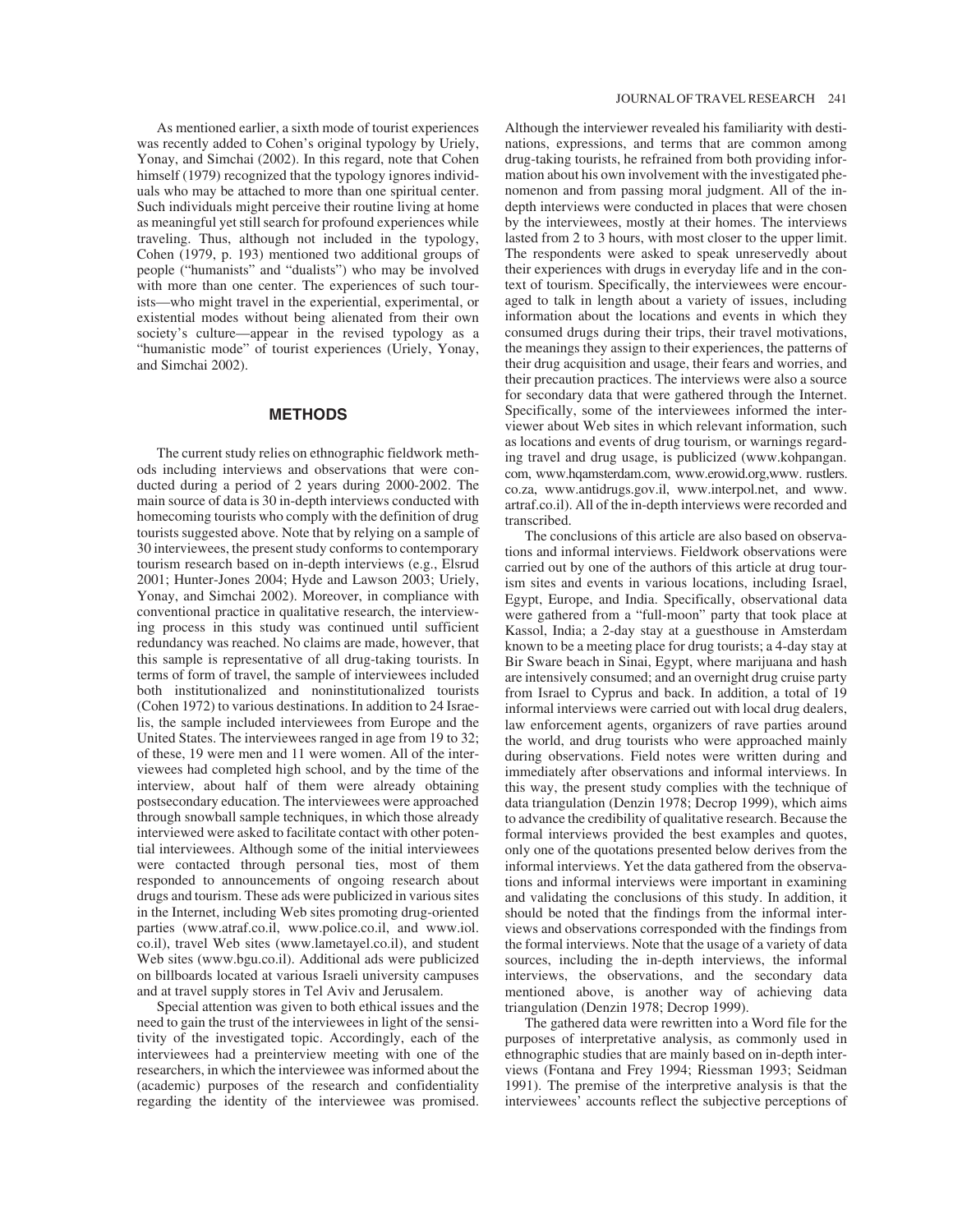their experiences rather than an "objective reality" of the examined phenomenon. In line with this methodological approach, the most common features of the interviewees' accounts were delineated and interpreted according to the researchers' understanding. To reduce the chance of systematic bias, the interviewees' accounts were first analyzed separately by each of the authors and then jointly discussed. Note that this procedure complies with Denzin's notion of investigator triangulation (1978). This interpretative analysis generates a metanarrative, which aims to provide insight about the investigated phenomenon. The empirical quality of such an analysis concerns its ability to provide authentic metanarrative and convincing explanations that tie the interviewees' personal accounts with the theory applied in the study. In the context of the theoretical device applied in this study, the interpretive analysis attempted to classify each interviewee into one of Cohen's modes presented above, according to her or his travel motivations and the meanings that she or he assigned to both routine living in the home environment and the drug-related tourist experience. This analysis was based on the interviewees' own statements, which were not always consistent throughout the interview. In such cases of ambiguity, the decision regarding which of the six modes the interviewee corresponds with was based on both researchers' impressions from the interview as a whole.

Another matter of concern in the present study is the reliance on a single typology rather than on multiple typologies for the data interpretation. In this regard, it is suggested that Cohen's perspective (1979) is most suitable for the current study, which examines the experiences of drug tourists. Specifically, note that whereas most of the typologies in tourism studies focus on tourist motivations (e.g., Gray 1970; Krippendorf 1987; Lee and Crompton 1992; Pearce 1982; Plog 1973) or the tourist role (e.g., Cohen 1972, 1974; Wickens 2002), Cohen's typology (1979) is explicitly concerned with the issue of tourist experiences. Moreover, this typology appears to present the most comprehensive analytical device for sensitizing social scientists to the variety of tourist experiences because it takes into account both the tourists' attitudes toward their own culture and routine living, and the motivations and meaning they assign to the travel practices.

## **FINDINGS**

The findings of this study are presented below with an attempt to capture both the classification of the interviewees into Cohen's modes of experiences and the additional themes that emerged from the data. With regard to the former attempt, the findings indicate that the drug-related tourist experience is heterogeneous in nature and might comply with each of the six modes presented above. This diversity is presented below in the following subsections: (1) pleasureoriented experiences that include the recreational and diversionary modes, and (2) meaningful experiences that include the experiential, experimental, existential, and humanistic modes. In terms of the themes that emerge from the data, the findings point toward three different types of cultural centers that attract drug tourists searching for meaningful

experiences. Accordingly, these cultural centers are presented within the latter subsection of the findings.

#### Pleasure-Oriented Experiences

The experiences of 20 interviewees (two-thirds of the indepth interview sample) seem to comply with Cohen's two modes of pleasure-oriented experiences. Specifically, whereas 13 of these pleasure seekers conform to the recreational mode, the other seven correspond to the diversionary mode of tourist experiences. In terms of travel motivations, the experiences of these drug tourists involved the pursuit of mere pleasure without a quest for meaningful experiences or a particular interest in the other's center. For example, an Israeli interviewee who took a short-term vacation on the Thai island of Koh Phangan suggested the following:

I arrived in Koh Phangan to take part in the full-moon party and to consume as large a variety of drugs as possible. . . . I was not interested in the Thai culture at all and had no intentions to visit other parts of this country. I came to have fun . . . to loosen up and to take a short break from the ordinary stress at home. Not everybody who travels in the East follows the guidelines of *National Geographic*.

As noted above, the experiences of most of these pleasure seekers did not involve an alienation from their everyday life routine or their own culture and, thus, were classified as recreational. The notion of the drug-related tourist experience as recreational rather than diversionary was well exemplified through the following statements of a German student who spends his vacations in Ibiza, Spain:

Ibiza is my preferred destination for the annual vacation. It is popular among young Europeans who like drugs and house music. . . . I do it for pure fun. You cannot compare me with those homeless Punk-bums from Berlin. I have a job and I am about to complete my studies at the university.

Unlike the interviewee above, the experiences of seven of the fun-seeking interviewees were classified as diversionary in accordance with their estrangement from their routine living and their own culture. The nature of the diversionary drug-related tourist experience was illustrated by a Swiss tourist who visits Amsterdam several times a year:

I work in a bank, earn good money, but I hate my job and the kind of life that I have. So I escape from it by traveling to Amsterdam several times a year, where I smoke myself to death and waste a lot of money. For me it is a way to forget my boring life in Geneva and to justify the fact that I am still working in that bank for the money.

The interviews with the pleasure-seeking drug tourists also revealed that most of them tended to use drugs before their journey as part of their ordinary leisure activities. The expressions quoted above, such as "smoke myself to death" or "consume as large a variety of drugs as possible," illustrate the tendency of these drug tourists to intensify their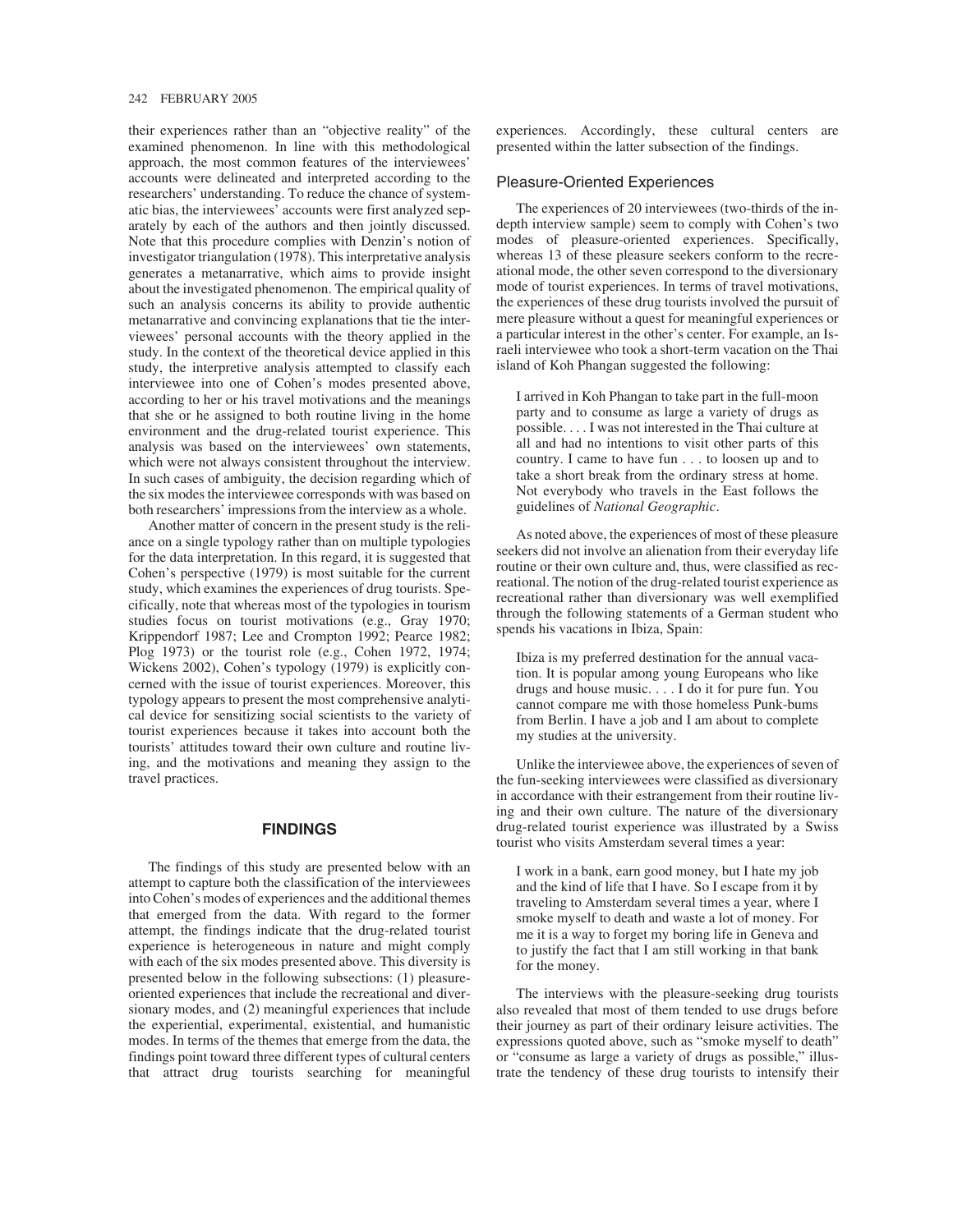drug usage during their vacation. This inclination to do "more of the same" in the shift from leisure to tourist experiences was illustrated by an interviewee who participated in a 48-hour cruise party from Israel to Cyprus and back:

I am a frequent partygoer who may consume a few (Ecstasy) wheels on a wild night. However, when that ship left the harbor, it felt like a real vacation where you can also cross your own limits. I took 14 wheels during these 48 hours!!! The people who were on that ship were totally wiped out. Cyprus was out there for everybody, but nobody left the ship.

### Meaningful Experiences

The findings indicate that drug-related tourist experiences are not necessarily fun-oriented but might involve a quest for meanings as well. In this context, the experiences of 10 interviewees (one-third of the sample) appear to comply with the four modes that involve a quest for meaningful experiences by an engagement in other cultures while traveling. Among these interviewees, one seems to comply with the existential mode, four with the experimental mode, one with the experiential mode, and four with the humanistic mode. The latter appear to seek experiential-like meaningful experiences without being alienated from their own culture.

Although all of these drug tourists search for meaning in the centers of other cultures, they differ in terms of their estrangement from their own culture and the degree of their engagement in these cultures. In addition, these drug tourists differ in terms of the cultural centers in which they choose to become involved. In this regard, the findings point toward three different types of cultural centers: (1) the local culture associated with the visited destination; (2) subcultures that emerge around particular drugs, such as cannabis or peyote; and (3) alternative subcultures, such as rave and New Age, which involve an extensive usage of various drugs, among other practices. The findings presented below suggest that compared to the first center, which is place-bound, the latter two are less territorialized in nature.

*Local cultures*. The first type of center includes the goals and values that the drug tourists identify as authentic aspects of the local culture in the visited destination. In this respect, the usage of drugs while traveling is part of the tourist attempt to experience aspects of the local culture. For example, a Dutch tourist who tried the hallucinogenic cactus called San Pedro while traveling in Peru referred to his experience as follows:

For me, it was part of the South American experience . . . an authentic experience, just like visiting the Carnival in Brazil, climbing the Machu Picchu, and eating chili con carne in the streets. . . . The San Pedro ceremony provides a profound and ultimate experience for exploring the local Indian culture in Peru and Ecuador. This is not a passive way of exploring the local culture like reading the traveler's *Handbook* or visiting a museum.

A similar notion of a drug as a marker of the local culture was expressed by an Israeli interviewee who tried opium in the Sinai desert as part of her quest for an authentic Bedouin experience:

Initially, I had no intention to smoke opium, since I do not use drugs at all. We just wanted to travel in the desert as the Bedouins do and to see the opium fields as part of the attraction offered there. However, the Bedouin guide that we had smoked it all day long and told us that it is the Bedouin way to overcome the heat and to stay calm. My friend suggested that "in Rome we should act as Romans." At night we asked our guide if we could try it, and he prepared a cigarette with opium, which we smoked, and cooked sweet opium tea, which we drank. I was a bit nervous, but mainly excited. . . . This was a real Bedouin experience . . . not the usual pita bread with "labaneh" cheese that you can get anywhere.

*Drug subcultures*. The second type of center that attracts drug tourists includes subcultures that emerge around particular drugs, such as cannabis or peyote. For instance, users of hash and marijuana may share certain goals, values, practices, and lifestyles that constitute a distinctive subculture within and across national cultures. Tourists who wish to engage to a certain degree in such drug-related subcultures may visit destinations that they associate with these drug subcultures. Unlike the first type of centers, where the drug serves as a marker of the local culture in the visited destination, the second type of center involves destinations that serve as markers of the drug-related subculture to be engaged in. For example, a tourist from New Zealand who was informally interviewed in one of Amsterdam's coffee shops stated the following:

Amsterdam is a "must" place for pot smokers . . . the coffee shops, the smart and the home-grow shops, the Cannabis Cup competition. Anybody that loves pot should arrive to Amsterdam at least once in his life. Similar to the wish of every Jew to be in Jerusalem, every pot smoker wants to be in Amsterdam, which is the world capital of cannabis.

Another example of a tourist seeking meaningful experience in such drug-oriented centers was provided by a French interviewee who travels frequently to various destinations (including five excursions to Mexico) as part of her existential involvement with peyote-related gatherings. The role that such subcultures may play in an individual's quest for self-actualization is well illustrated in her following account:

The first time I used peyote was the most significant experience I ever had. I cannot imagine my present life without peyote. My mother is American; my father is from Quebec, and we were always "on the move" from one country to another. I am not connected to any culture, language, or identity. My involvement with peyote, including the gatherings, the rituals, and the actual usage of it, is kind of an anchor that stabilizes my life and illuminates the deepest part of my existence.

*Alternative subcultures*. The third type of center that attracts drug tourists includes alternative subcultures, such as rave and New Age, which involve the usage of various drugs, among other practices. Similar to the subcultures that emerge around particular drugs, the cultural movements of rave and New Age emerge within and across national cultures, and the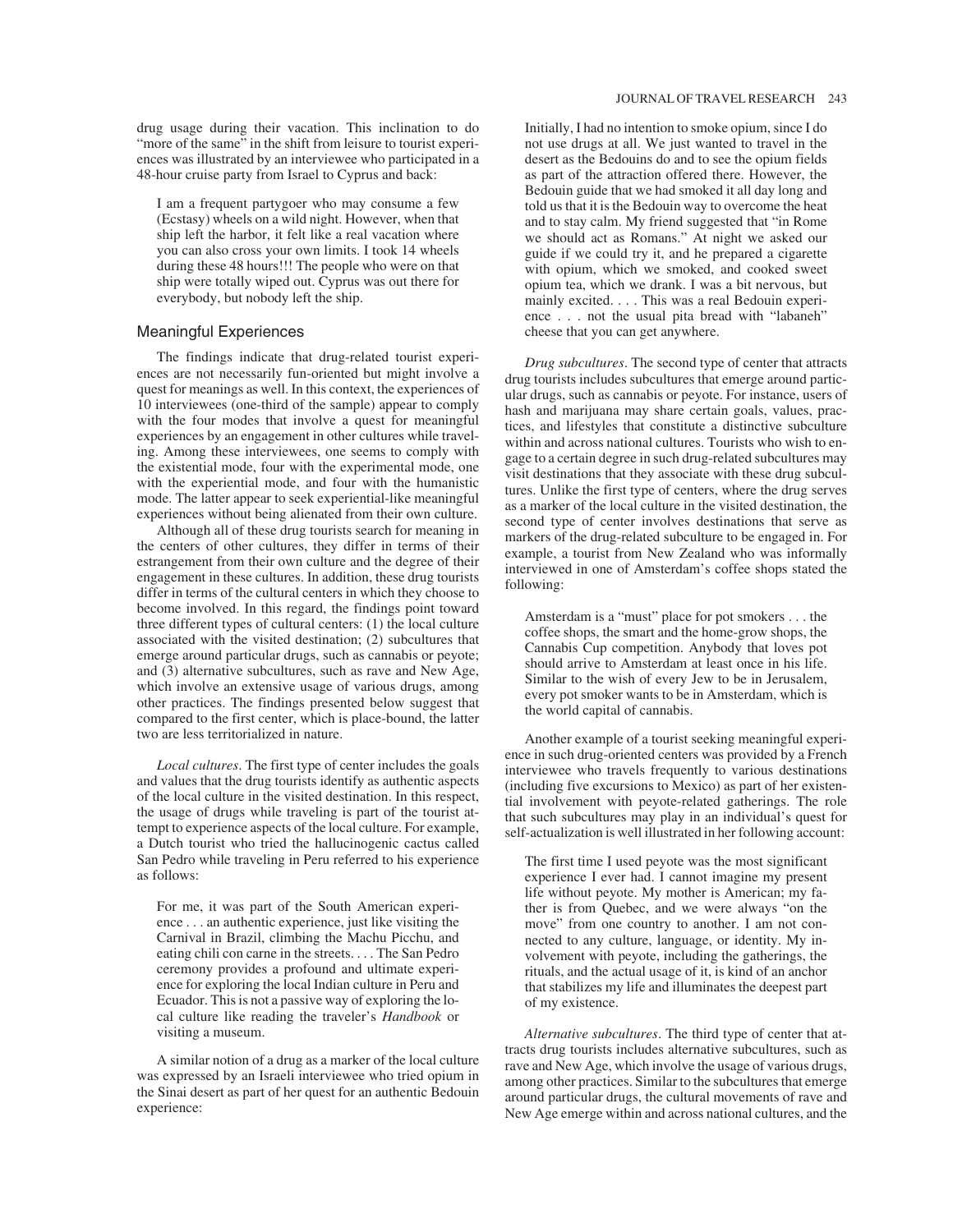destinations in which they are approached by drug tourists are not place-bound in nature. The rise of these subcultures in advanced industrialized societies corresponds to Featherstone's prognosis regarding the declining role of territory in the era of globalization (1996). Specifically, Featherstone (1996) argued that globalization processes lessen the importance of territory as a factor of cultural distinctions and, thus, foster the rise of "de-territorialized" cultures.

The notion of a deterritorialized culture is mostly evident in the context of the rave subculture, which emphasizes the values of geographical detachment and temporariness as major elements of its counterculture ideology (Bey 1985, 1994). Accordingly, rave-related gatherings, which involve dancing to the electronic sounds of "trance" music in natural settings combined with the usage of various drugs, including LSD, amphetamines, and Ecstasy, are hosted by various destinations across different natural settings, climate, and countries. Major rave-related events, such as the Boom festival in Portugal, the Woof festival in Germany, the Lowland festival in Holland, the trance-music parties in Ibiza, and the fullmoon parties in Koh Phangan, are publicized through the Internet and marketed by travel agencies, which offer packages that include transportation, accommodation, and entry tickets to these events. The world-famous full-moon parties, which took place at the beaches of Goa, India, during the late 1980s and at the beaches of Koh Phangan, Thailand, during the 1990s, appear to be the most popular events associated with the rave subculture. The popularity of these parties is illustrated by the arrival of 3,000 international partygoers to one of the full-moon parties that occurred in 1994 at Haad Rin beach in Koh Phangan (Westerhausen 2002). Although some of the interviewees in the current study arrived at the full-moon parties in Koh Phangan as part of their long-term trip in Southeast Asia, others were short-term travelers who purchased a 1- or 2-week package deal particularly for this event. The latter belong to an emerging segment in the tourism market, which was recently referred to by Sorensen (2003) as a short-term backpacking form of travel.

Clearly, the rave-related events described above attract drug tourists of all kinds, including pleasure seekers and those who search for meaningful experiences by engaging in the rave subculture. An example of the latter was evident in the following accounts of an Israeli interviewee, whose experiences on the beaches of Goa seem to comply with the experimental mode of tourist experiences:

- A: Rave is the mainstream thing for young people of my age, and if you are not connected to it you have a real problem. I wanted to try the real thing, so I traveled to Goa, which is known as the world capital of full-moon parties and drugs.
- Q: What is exactly this "thing" that you wanted to try?
- A: You know . . the parties, the trance and house music, being out there in the nature, the slang that people use, and, of course, the drugs, which are an inseparable part of this culture. I know that it sounds superficial, but it's a real culture . . . it guides you in how to feel free, without any limitations.
- Q: Do you identify yourself as a raver?
- A: I was then but not today. I still might go to a party once in a while or even take a package deal to Ibiza, but it is not a major component of my present life anymore.

The notion of full-moon parties as a manifestation of a subculture was also illustrated in the accounts of another Israeli interviewee who appeared to seek an experiential experience on her visit to Koh Phangan:

I wanted to see what this full-moon party is, and the culture that surrounds it, although I am not really connected to the music and certainly not to the drugs. . . . It was out of curiosity.

- Q: You call it a culture. Do you really think that it is a culture?
- A: Whatever you say . . . culture, subculture. . . . What is it, "Sociology 101"? . . . But seriously, there are rituals, codes of behavior, and values that all the partygoers in Koh Phangan know about, although they are not written on any sign. Many of these partygoers are heavy followers of this drug and party culture and consume it also at home.

## **CONCLUSION**

This study examined the phenomenon of drug usage while traveling in the context of the wide literature regarding the nature of tourist experiences. The first step of the current analysis was to define the phenomenon of drug tourism in terms of the substances labeled as drugs, the persons regarded as drug tourists, and the locations referred to as drug tourism sites. In this regard, the current study challenged the inclination to reduce the definition of drug tourism only to the tourist's main motivation to arrive at a specific destination for the purpose of drug consumption (Valdez and Sifaneck 1997), because such a definition excludes various manifestations of drug usage in the context of tourism. Instead, the definition of drug tourism suggested in this study also includes tourists who refer to their drug taking merely as a byproduct of their travel experience and tourists who become aware of the accessibility of drugs only during their stay in a particular destination. Such an approach, which takes into account the multipurpose and multiactivity nature of tourism (e.g., Oppermann 1999; Ryan 1998), seems to be appropriate also with respect to other types of tourism, such as wine tourism, sport tourism, farm tourism, and so forth.

Beyond the conceptual definition of drug tourism, the study's main concern was to question the nature of drugrelated tourist experiences by using a recent version of Cohen's phenomenological typology of tourist experiences (Uriely, Yonay, and Simchai 2002) as an analytical instrument. In this regard, the empirical analysis yielded that drugrelated tourist experiences are heterogeneous in nature and might involve either the pursuit of mere pleasure or a quest for profound and meaningful experiences. Accordingly, this research validates both previous indications that drug taking in the context of tourism might be associated with a quest for meaningful experiences (de Rios 1994) and studies that relate the phenomenon of drug tourism with the pursuit of mere pleasure (Bellis et al. 2000; Josiam et al. 1998; Sellars 1998). With respect to the latter, the findings suggest that the drug-related tourist experience of the pleasure-seeking drug tourists could be seen as an intensified extension of their everyday-life leisure activities. Note that the inclination of these drug tourists to do "more of the same" while traveling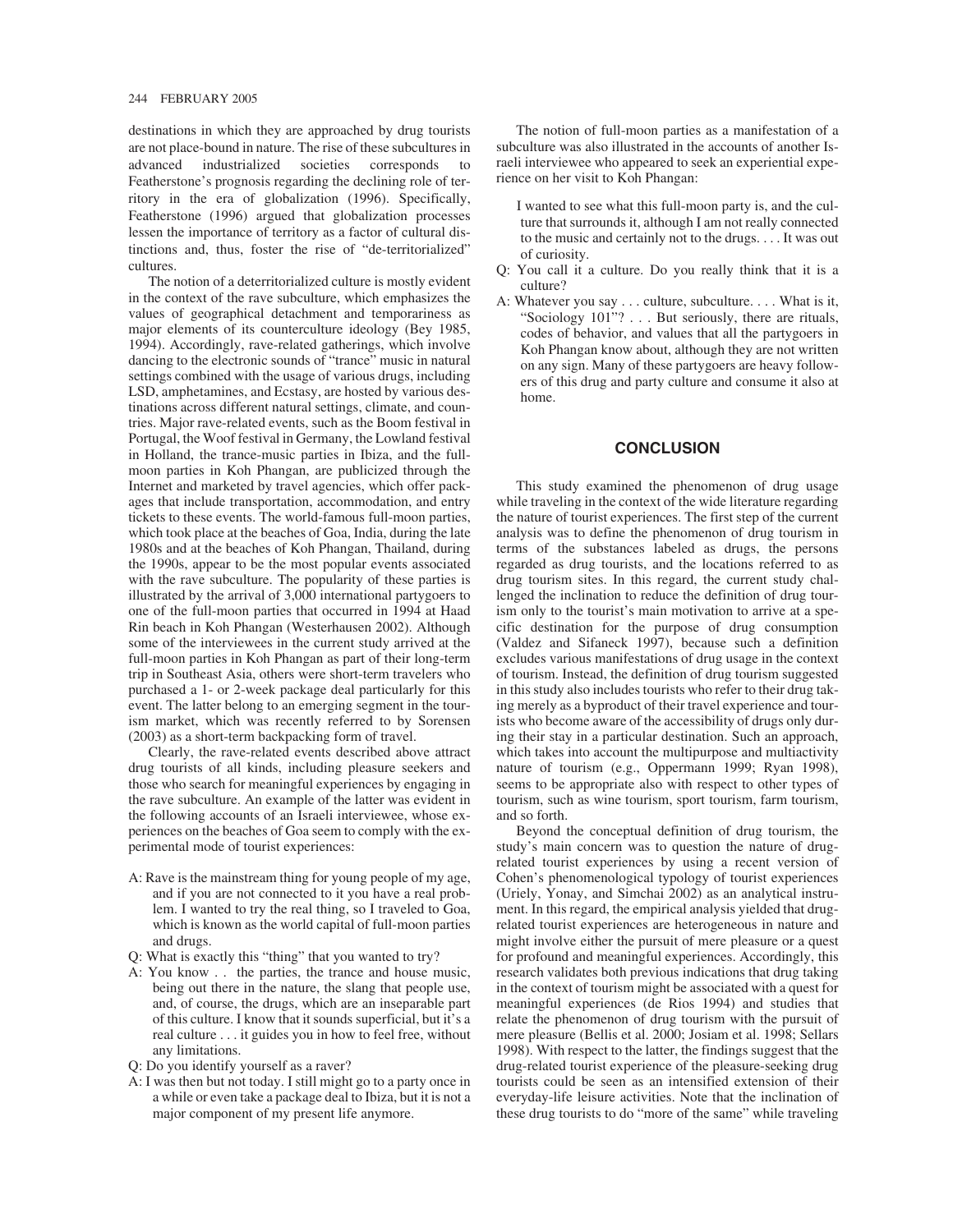is also congruent with previous studies about pleasure-seeking drug tourists (Bellis et al. 2000; Josiam et al. 1998; Sellars 1998). This finding also contributes to the discussion about the nature of the relationships between the domains of leisure and tourism in general. Specifically, it supports the view that hedonistic tourist behavior is closely related to residual cultures that shape leisure behavior in the home environment rather than being triggered by a discrete tourist culture (Carr 2002; Clark and Clift 1994). From an academic perspective, this perception suggests that pleasure-oriented tourism and leisure behavior should not be considered as separate fields of study and that concepts or theories developed in leisure studies can be used to understand hedonistic tourist behavior and vice versa. In terms of practical applications, the notion of a continuum across leisure and pleasureoriented tourism behavior suggests that methods developed to assess and minimize the negative impacts of drug usage in the routine of everyday life may also be used in the context of drug tourism. Such an approach is illustrated in recent activities of the Israeli Antidrugs Authority (IAA) that include posting information regarding the hazards associated with various drugs in tourist agencies and travel supply stores and the establishment of an information and aid center designated for Israeli backpackers in Manali, India.

The findings of this study also place doubt on the implicit inclination to tie the marginal phenomenon of drug tourism with a quest to escape the boredom of routine life or with an estrangement from the mainstream culture of the home society (de Rios 1994). In this regard, note that only a minority of the interviewees (13 out of 30) seemed to comply with modes of experiences that involve the tourist's quest for escape (7 diversionary, 1 experiential, 4 experimental, and 1 existential). The 4 interviewees who complied with the humanistic mode of tourist experiences and the 13 recreational-like interviewees indicate that both drug tourists who search for meaningful experiences and those who are pleasure oriented are not necessarily estranged from their own culture. The latter seem to support Sellars's argument (1998) that the phenomenon of drug usage among youth should be better understood in terms of a quest for cheerfulness rather than as a sort of escape from reality. This perspective, which addresses the usage of drugs as a "normal" societal phenomenon rather than as "problematic behavior" to be overcome, appears to develop in the most current research about drug culture. For example, van Ree (2002) suggested that, similar to the phenomenon of homosexuality, the usage of drugs should not be addressed as a disease to be treated but as social phenomena to be investigated by theoretical frameworks that are used for the understanding of normal phenomena as well. Accordingly, van Ree (2002) linked the wide usage of drugs in modern Western societies to both the "civilizing process," in which growing permission is given to "controlled de-control" behaviors, and the preference of the consumer society for "dream like" and "wasteful" oriented sorts of experiences. Note that both the "civilizing process" theory (Elias 1994) and the "consumer society" concept are well-established sociological frameworks, which are widely implemented to grasp other cultural pursuits accepted as normal. In this respect, the present study's usage of Cohen's typology of tourist experiences to examine the specific phenomenon of drug tourism is congruent with current developments in the research about drug taking in general.

By distinguishing among three types of cultural centers that attract drug tourists, this study also provides additional insight into Cohen's phenomenology of tourist experiences (1979), which ignores the nature of the spiritual centers that tourists become involved with. The first center identified in the analysis concerns the goals and values that the drug tourist identifies as authentic aspects of the local culture in the visited destination. Thus, tourists who consume drugs as part of their attempt to engage in this cultural center illustrate a particular version of the common quest for authenticity in tourism (MacCannell 1973). The two other centers that attract drug tourists include subcultures that emerge around particular drugs and alternative subcultures, such as rave and New Age, which flourish in contemporary Western societies and involve an extensive usage of various drugs. Compared to the first center, which is place-bound, the second and mainly the third type of centers are much less territorialized in nature. Accordingly, the experiences of drug tourists who engage in these centers illustrate an interesting version of a trend toward the "deplacement" of experiences in contemporary tourism (Cohen 1995). In this context, note that although Cohen (1995) related this trend to the proliferation of simulated attractions in the postmodern era, this study relates it to the emergence of deterritorialized cultures in the era of globalization (Featherstone 1996). Moreover, Cohen (1995) perceived the progressive disappearance of placebound attractions as a threat to contemporary and future tourism. Specifically, he asked, "If any experience could be virtually had in any location, no experience will be place-bound any more; then why should people travel?" (Cohen 1995, p. 20). In contrast, the findings of this study suggest that the emergence of deterritorialized cultural centers might generate (drug-oriented) tourists rather than threaten the tourism industry.

This study might also provide researchers and practitioners with directions for future research. For example, note that although the behavior of pleasure-seeking drug tourists was presented in this study as an intensified continuation of their leisure routines, the impact of their drug-related tourist experiences on their drug consumption patterns subsequent to the trip was not addressed. Thus, future studies about marginal tourist behaviors in general, and the phenomenon of drug tourism in particular, are encouraged to examine the possible impact of tourist-related experiences on the routine of everyday life. Another possible continuation of this study concerns its contribution to the research area of tourist experiences. In this respect, the distinctions made between the types of cultural centers that attract tourists require further research and conceptualization. Studies in this direction should focus on the emergence of deterritorialized cultures in the context of the trend toward the deplacement of tourist experiences in the era of globalization. Finally, note that in the research area of drug tourism, other issues beyond the nature of the tourist experience ought to be further investigated, such as the risk perception of drug-taking tourists, existing policies of local authorities, resident attitudes toward the development of drug tourism destinations, law enforcement practices against drug tourists, and the impact of drug tourism on local populations.